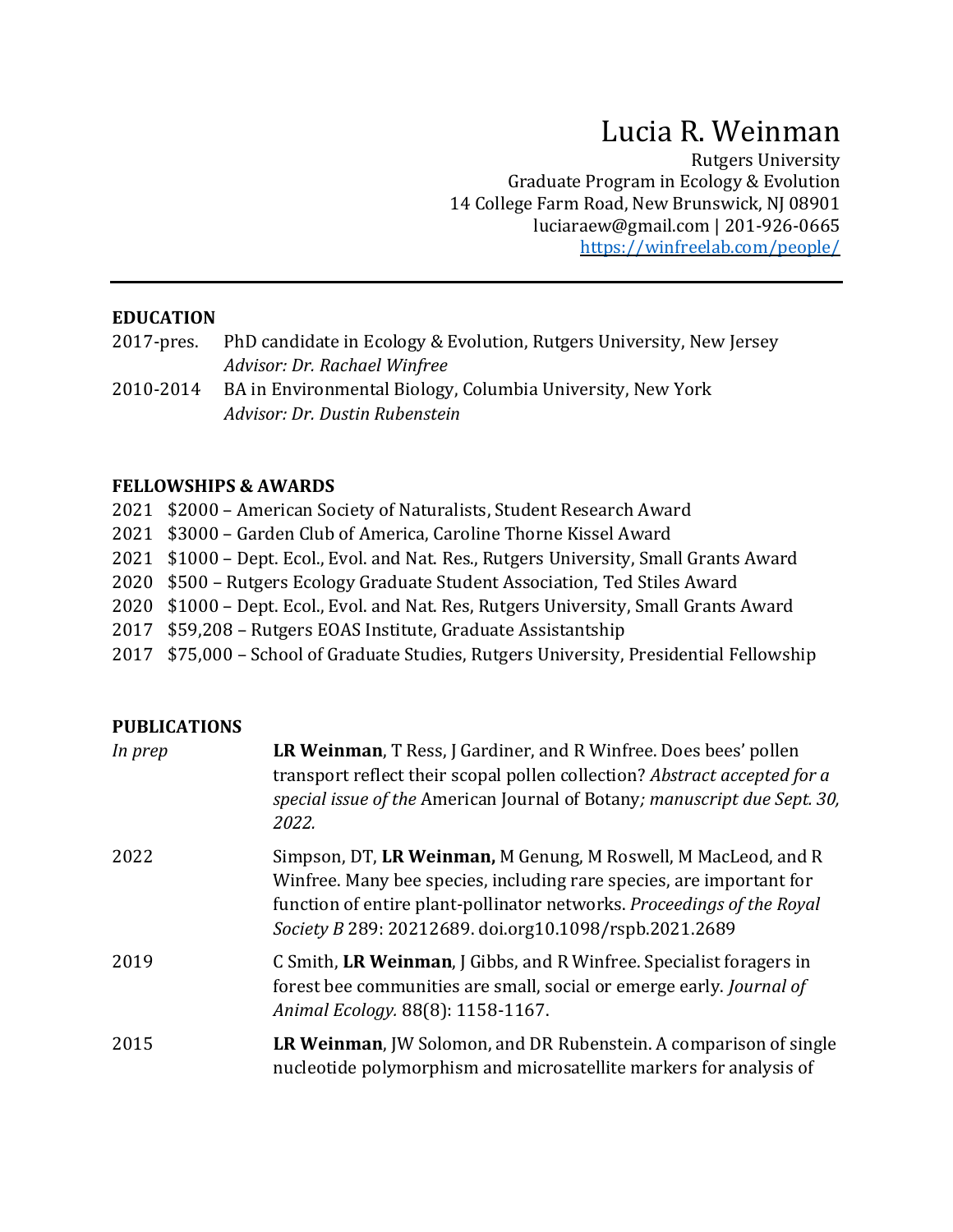parentage and kinship in a cooperatively breeding bird. *Molecular Ecology Resources*. 15(3): 502-511.

#### **PRESENTATIONS**

| 2022 | LR Weinman, T Ress, J Gardner, and R Winfree. Does bees' pollen           |
|------|---------------------------------------------------------------------------|
|      | transport reflect their scopal pollen collection? Submitted abstract for  |
|      | contributed talk, Ecology Society of America National Meeting, Montreal,  |
|      | QB, Canada                                                                |
| 2021 | LR Weinman. Pollen use by forest bees: conservation, diet breadth         |
|      | across space, and bee-plant conflict. Ecology Graduate Student            |
|      | Association Seminar, New Brunswick, NJ                                    |
| 2021 | <b>LR Weinman, J Gardner, and R Winfree. Forest Bee Communities in</b>    |
|      | Great Lakes National Parks. Great Lakes Restoration Initiative Pollinator |
|      | Task Force Virtual Summer Workshop, invited speaker                       |
| 2020 | LR Weinman and R Winfree. Forest Bee Pollen Use in Great Lakes            |
|      | National Parks. Great Lakes Restoration Initiative Pollinator Task Force  |
|      | Virtual Summer Workshop, invited speaker                                  |
| 2020 | LR Weinman. Turnover of core species in plant-pollinator networks         |
|      | along an anthropogenic gradient. Ecology Graduate Student Association     |
|      | Seminar, New Brunswick, NJ                                                |
| 2019 | DT Simpson, LR Weinman, M Genung, M MacLeod, and R Winfree.               |
|      | Higher pollinator diversity is needed to pollinate native plant           |
|      | communities compared to crops. Contributed talk, Ecology Society of       |
|      | America National Meeting, Louisville, KY                                  |

#### **TEACHING & MENTORSHIP**

*Primary mentor of undergraduate research*

| $2022$ – pres. | Sophia Rosahl, '23, independent research project, "Effects of bee body<br>size on foraging specialization."                           |  |
|----------------|---------------------------------------------------------------------------------------------------------------------------------------|--|
| $2020 - 2021$  | Rebecca Unz, '21, George H. Cook Scholar Honors Thesis, "A literature<br>review of the plant associations of forest specialist bees." |  |
| Teaching       |                                                                                                                                       |  |
| 2018-present   | Research supervisor, Practical Experience in Ecology, Evolution and                                                                   |  |
|                | Natural Resources [11:216:440]                                                                                                        |  |
|                | - Mariel Vandegrift, '23, 2022 – present                                                                                              |  |
|                | - Rebecca Unz, '21, 2019-20                                                                                                           |  |
|                | - Morgan Crooks, '20, 2018-19                                                                                                         |  |
| 2020-2021      | Teaching assistant, Principles of Ecology Lab [11:216:332]                                                                            |  |
| 2019-2020      | Teaching assistant, Plant Ecology Lab [11:216:352]                                                                                    |  |